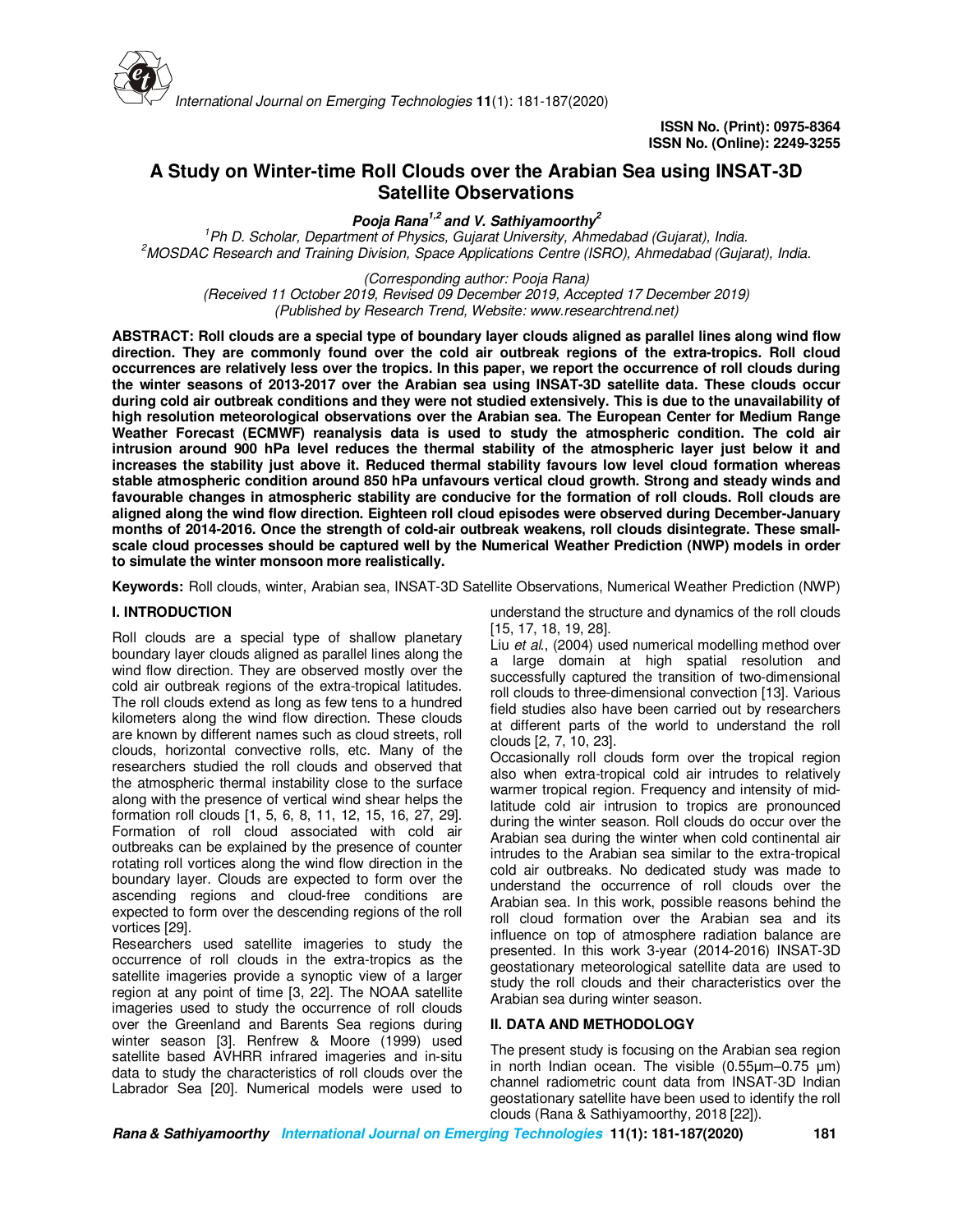The study also utilizes the high spatial resolution (0.125º latitude × 0.125º longitude) European Centre for Medium-Range Weather Forecasts (ECMWF) Reanalysis (ERA) Interim surface & air temperatures, low level cloud cover amount (LCCA), temperature, humidity and wind data. Clouds are defined as low level clouds if their tops are lower than 680 hPa. Broad band top of atmosphere cloud radiative forcing data available at 1º latitude  $\times$  1<sup>º</sup> longitude resolution is obtained from Clouds and the Earth's Radiant Energy System (CERES) on board Aqua and Terra satellites for the periods of 2014-2016 [14]. The difference between topof-atmosphere clear-sky and total-sky radiative fluxes is defined as cloud radiative forcing (CRF) [4, 21]. Shortwave cloud radiative forcing (SWCRF), long wave cloud radiative forcing (LWCRF), and net cloud radiative forcing (NCRF) are the three components of CRF. NCRF is defined as the sum of LWCRF and SWCRF. SWCRF is generally a negative quantity and LWCRF is a positive quantity. NCRF is either a negative or a positive quantity depending upon the magnitudes of SWCRF and LWCRF. The INSAT-3D visible radiometric count, ERA reanalysis and CERES cloud radiative forcing data were download from the websites of *http://*www.mosdac.gov.in, https://www.ecmwf.int and http://ceres.larc.nasa.gov respectively.

The satellite visible imageries are used to identify the roll clouds and their evolution over the Arabian during the study period. The ECMWF reanalysis data are used to understand the formation mechanism of the roll clouds. The cloud radiative forcing data are used to study the radiative forcing of roll clouds.

#### **III. RESULTS AND DISCUSSION**

*A. Roll clouds observed by INSAT-3D geostationary satellite over the Arabian Sea* 

The Arabian sea is occasionally covered by low level clouds during the winter season when cold air intrudes from cold continental region in the north to the Arabian sea. Due to the atmospheric condition prevailing over the Arabian sea, these clouds organize as rolls, similar to the extra-tropical roll clouds. During 2013-2017, eighteen roll cloud events were noticed in the peak winter months of December and January in INSAT-3D visible radiometric count data Table 1. Out of these 26 events, three cases are considered for the detailed study to avoid repetition.INSAT-3D visible radiometric counts for these three cases viz., 12 January 2014, 10 January 2015 and 23 January 2016 at 0600 UTC are shown in Fig. 1. During these three days (referred to as case studies), clouds are seen over the southwest and central parts of the Arabian sea. These clouds are aligned as parallel lines similar to the extra-tropical roll clouds. The Arabian sea roll cloud episodes last for about a few days to a week. Roll clouds are generally well manifested in the southwest and central parts of the Arabian sea. The roll structure of the clouds is clearly manifested on 23 January 2016. On this day, roll clouds are seen to stretch horizontally about 500 km in the Arabian sea.

#### *B. Role of atmospheric circulation on roll cloud formation*

During the winter season, Asian continental region is colder than the Arabian sea in the south. Generally high pressure and subsidence prevail over the continental region. Cold air from the high-pressure region over the continent flows towards the relatively warmer Arabian sea with lower surface pressure. The northerly winds become north easterlies during their southward journey over the Arabian sea due to the deflection by Coriolis force. These lower tropospheric northeasterly winds are part of the winter monsoon or northeast monsoon circulation.



**Fig. 1.** INSAT-3D visible (0.55–0.75 µm) radiometric counts plotted over the Arabian sea for 12 January 2014 (left), 10 January 2015 (middle) and 23 January 2016 (right). Roll clouds are seen in these days.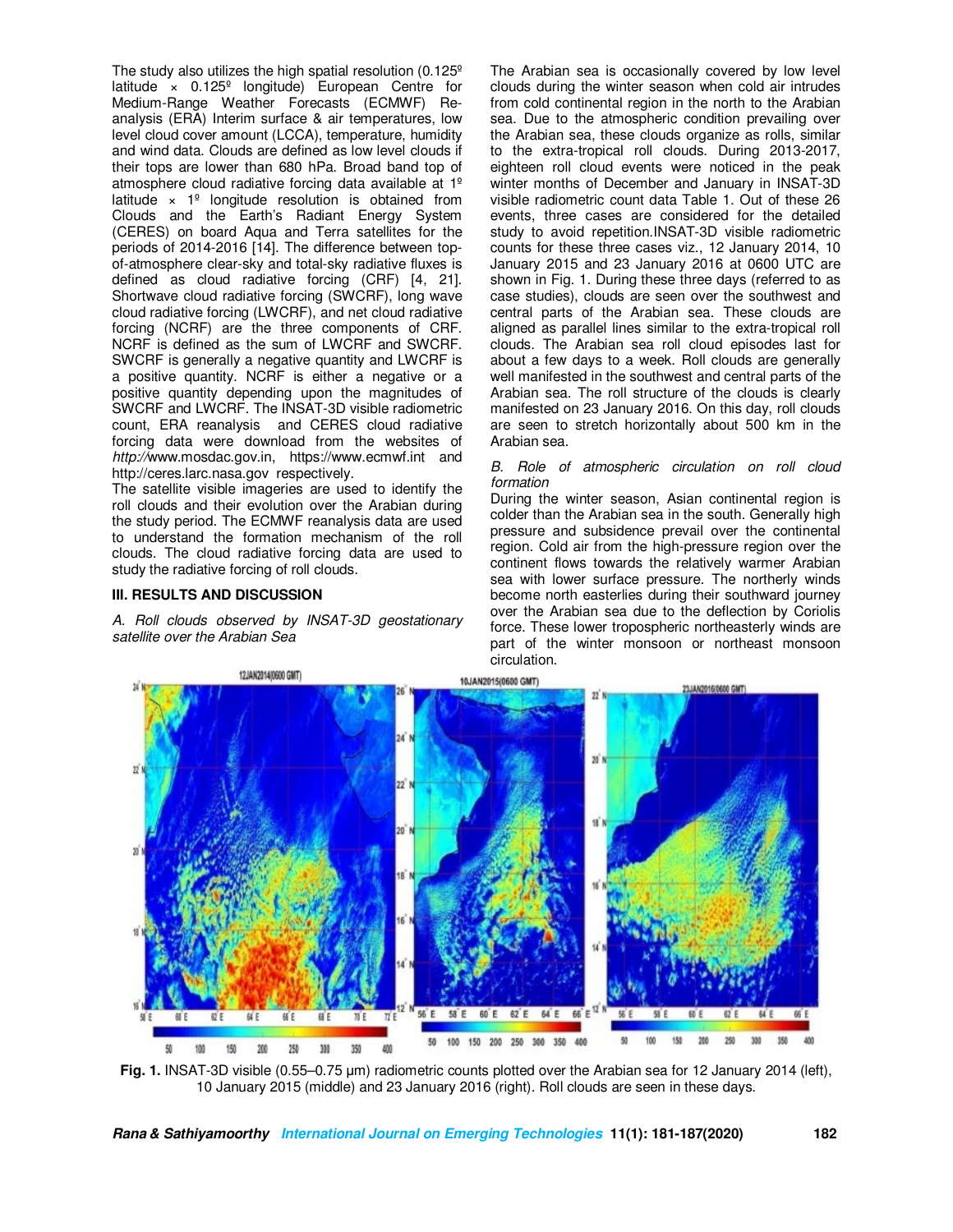| Table 1: List of roll cloud episodes occurred over the Arabian sea during the winter months of December and |
|-------------------------------------------------------------------------------------------------------------|
| January during 2013 to 2017. Roll cloud formations were observed in INSAT-3D visible imageries during       |
| these periods.                                                                                              |

| Year      | December (Days)            | January (Days)            |
|-----------|----------------------------|---------------------------|
|           | 10 to 12 December 2013 (3) | 06 to 07 January 2014 (2) |
| 2013-2014 | 14 to 18 December 2013 (5) | 11 to 16 January 2014 (6) |
|           | 28 to 30 December 2013 (3) | 24 to 26 January 2014 (3) |
|           | 15 to 16 December 2014 (2) | 09 to 13 January 2015 (5) |
| 2014-2015 | 20 to 21 December 2014 (2) | 27 to 29 January 2015 (3) |
|           | 24 to 25 December 2014 (2) |                           |
|           | 27 to 29 December 2014 (3) |                           |
| 2015-2016 | 06 to 07 December 2015 (2) | 21 to 26 January 2016 (6) |
|           | 13 to 14 December 2015 (2) | 28 to 30 January 2016 (3) |
|           | 18 to 19 December 2015 (2) |                           |
|           | 24 to 25 December 2015 (2) |                           |
|           | 01 to 03 December 2016 (3) | 04 to 05 January 2017 (2) |
|           | 08 to 09 December 2016 (2) | 08 to 12 January 2017 (5) |
| 2016-2017 | 11 to 13 December 2016 (3) | 27 to 30 January 2017 (4) |
|           | 20 to 23 December 2016 (4) |                           |
|           | 26 to 31 December 2016 (6) |                           |

In Fig. 2, surface temperature, mean sea level pressure and near-surface (900 hPa) winds are shown for the three roll cloud cases of 2014-2016. During these three case studies, low level winds are stronger (about 10ms-1 and above) over the Arabian sea due to the cold air intrusion to the Arabian sea.

Winds during the cold air intrusion are stronger than the prevailing northeast monsoon circulation due to the closer interaction of cold and warm air fronts. Cold air intrusion causes the interaction of cold air with warm air over the Arabian sea. From Fig. 1 and 2, it is clear that the roll clouds are aligned along the low-level wind flow direction.



**Fig. 2.** Surface temperature (°C) in shades, mean sea level pressure (hPa) in contours of 2 hPa interval and wind (ms-1) vectors at 900 hPa over the Arabian sea for 12 January 2014 (left), 10 January 2015 (middle) and 23 January 2016 (right).

*C. Vertical temperature distribution during roll cloud events* 

As suggested earlier, advection of cold air to the warmer Arabian sea causes mixing of cold air with warm air. To understand this mixing process, vertical temperature distribution during roll cloud occurrence are examined using ERA data.

In Fig. 3 vertical temperature distribution over the Arabian sea along the meridional direction is plotted for three days of anaysis, viz., 12 January 2014 along 64º E longitude, 10 January 2015 along 62ºE longitude, 23 January 2016 along 64ºE longitude. The flow of cold air from north to south is clearly seen in Fig. 4. Cold air intrusion is seen around 800 hPa - 900 hPa level. As the cold air advects, warm air over the Arabian sea is forced to ascend over the cold air.

The atmospheric layer above the cold air advection may have increased thermal stability as the temperature increases with height rather than dereasing. On the other hand, atmospheric layer below the cold air advection may have decreased thermal stabilty as the temperature decreases more drastically with height than before cold air intrusion.

In Fig. 4, vertical temperature distribution along the zonal direction obtained from ERA data is shown for same three cases, 12 January 2014 along 20ºN latitude, 10 January 2015 along 22ºN latitude, 23 January and 2016 along 15ºN latitude. Cold air advection is clearly seen over the Arabian sea in zonal direction also during these days between 800 hPa -900 hPa levels. Cold air advection is prominently seen during 12 January 2014 and 23 January 2016.

**Rana & Sathiyamoorthy International Journal on Emerging Technologies 11(1): 181-187(2020) 183**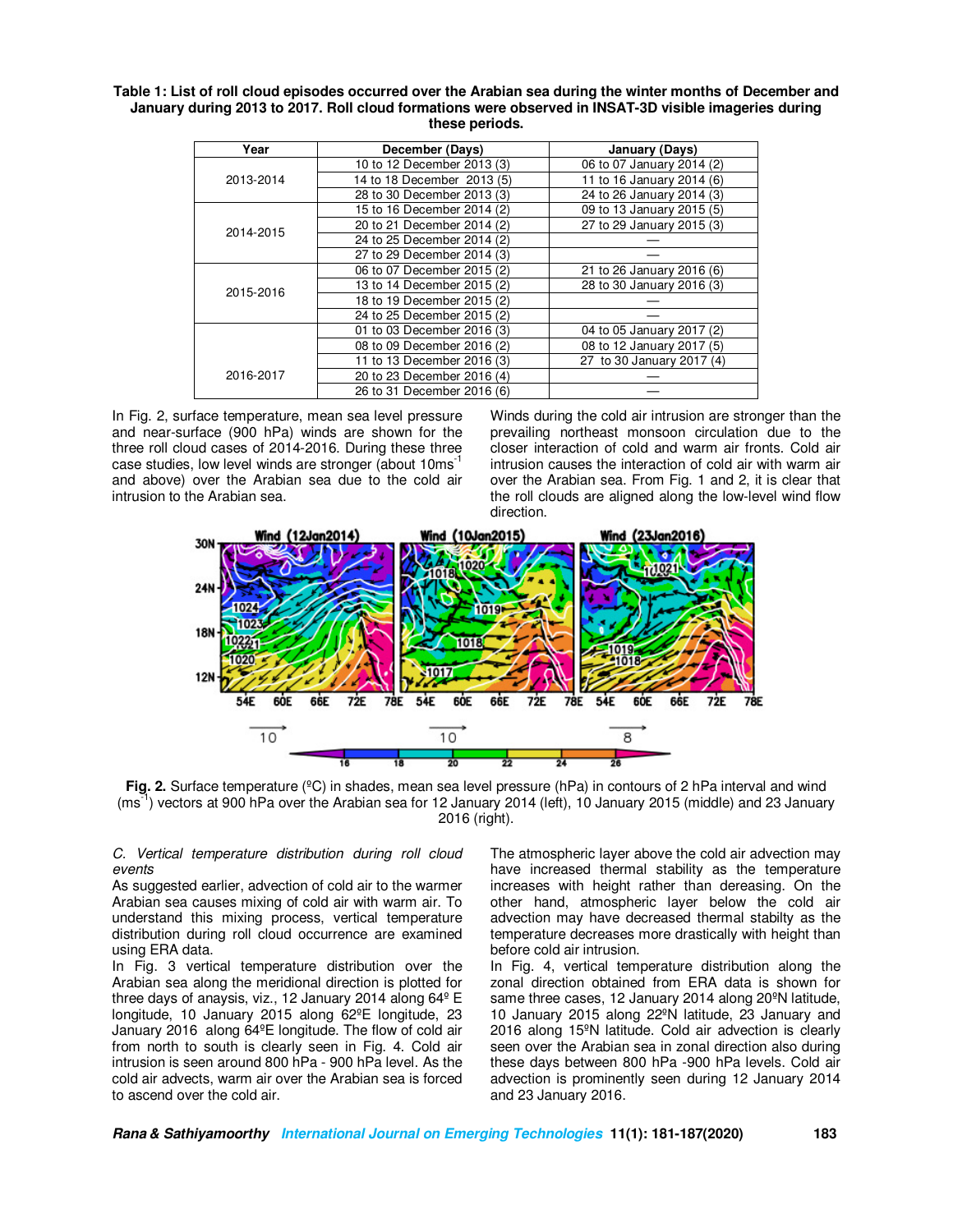

**Fig. 3.** Vertical distribution of temperature (°C) along the meridional direction for (left) 12 January 2014 along 64ºE longitude, (middle) 10 January 2015 along 62<sup>°</sup>E longitude and (right) 23 January 2016 along 64<sup>°</sup>E longitude in the ERA data.



Fig. 4. Vertical distribution of temperature (°C) in zonal direction for (left) 12 January 2014 along 20<sup>o</sup>N latitude, (middle) 10 January 2015 along 22ºN latitude and (right) 23 January 2016 along 15ºN latitude in ERA data.

## *D. Atmospheric stability during cold air advection*  In this section, atmospheric stability is analysed for two layers, one just above the cold air advection (800 hPa – 900 hPa levels) and another just below the cold air advection (900 hPa – 1000 hPa levels) of the lower troposphere. The atmospheric stability is calculated by using potential temperature (θ) difference between 900 hPa( $\theta_{900}$ ) and 1000 hPa ( $\theta_{1000}$ ) and the atmospheric stability calculated between 800 hPa  $(\theta_{800})$  and 900 hPa

 $(\theta_{900})$  are shown in Fig. 6 and 7 respectively [9, 26]. Fig. 5 suggests that the atmospheric thermal stability is weak throughout the Arabian sea at the layer just below the cold air advection. Stability is about 2K or below over the roll cloud regions during these three days of analysis. In contrary, stability is strong in the layer just above cold air advection (Fig. 6). The magnitude of upper tropospheric stability is as high as 14K over the roll cloud occurrence region.



**Fig. 5.** Atmospheric stability (K) computed by taking the difference of potential temperature at 900 hPa and 1000 hPa levels for 12 January 2014 (left), 10 January 2015 (middle) and 23 January 2016 (right) using ERA data.

Lower level weak stability along with strong and steady winds during cold air intrusions may generate counter rotating roll vortices similar to that reported in extratropical latitudes. Clouds are expected to form over the ascending regions and clear-sky condition is expected over the descending regions. These clouds are unable to grow vertically due to the stable atmospheric layer present around 850 hPa. The clouds are aligned as rolls along the wind flow direction.

*E. Humidity distribution during roll cloud events* 

In Fig. 7, daily vertical relative humidity distribution in the zonal direction during the three days of roll cloud formation discussed in this study are shown. The relative humidity profiles during cold air advection suggest that moisture laden air is trapped below 850 hPa level. The relative humidity is above 60% from the surface to about 850hPa and less than 10% above 850hPa level.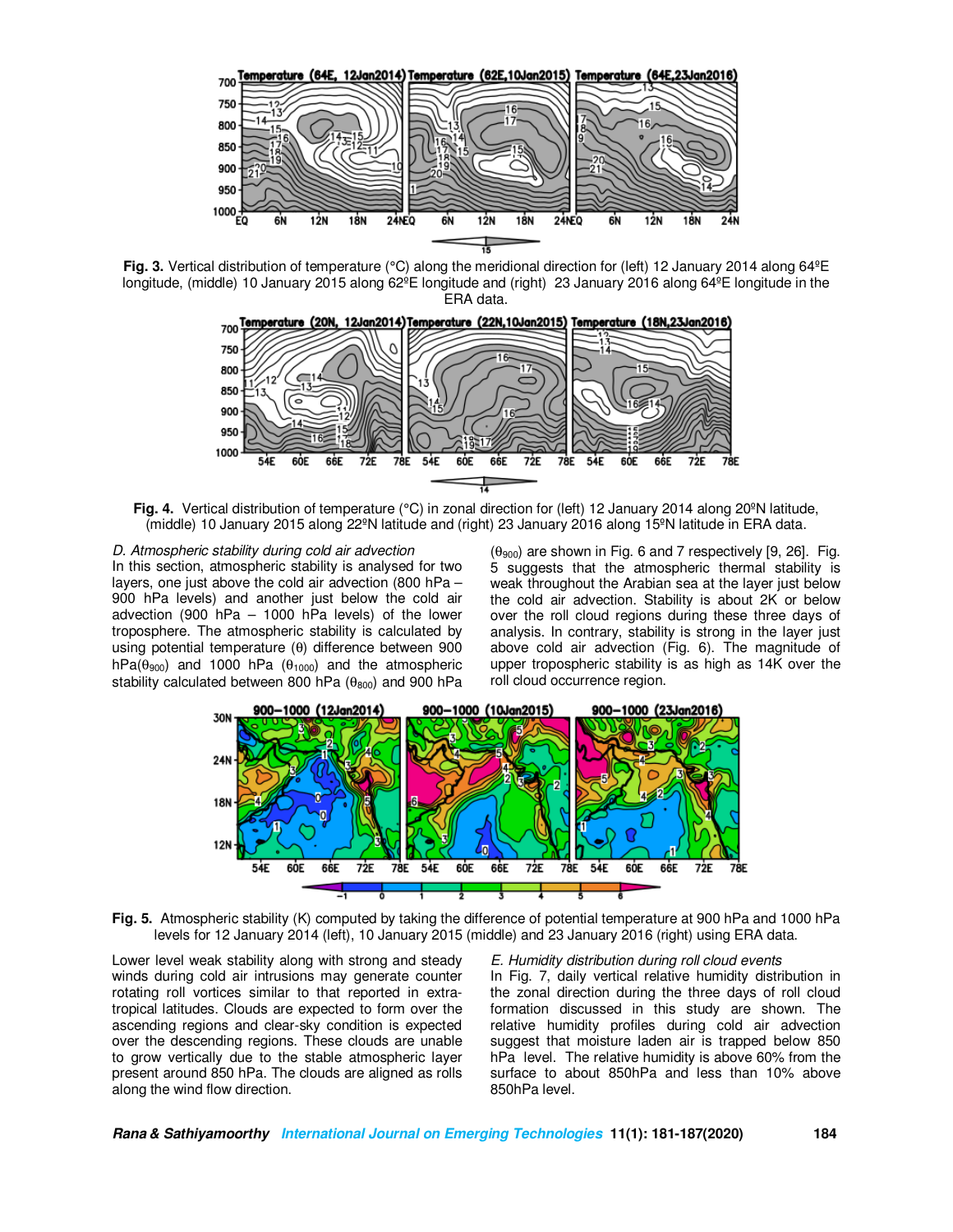

**Fig. 6.** Atmospheric stability (K) computed by taking the difference of potential temperature at 800 hPa - 900 hPa for 12 January 2014 (left), 10 January 2015 (middle) and 23 January 2016(right) using ERA data.



Fig. 7. Vertical distribution of relative humidity (%) in the zonal direction for (left) 12 January 2014 along 20<sup>o</sup>N latitude (middle) 10 January 2015 along 22ºN latitude and (right) 23 January 2016 along 18ºN latitude obtained from ERA data.

As the atmosphere is stable around 850 hPa, vertical mixing of water vapour is constrained by the stable layer. Hence roll clouds are expected to be present below 850 hPa during cold air intrusion over the Arabian sea due to the presence of abundant moisture.

#### *F. Cloud Radiative Forcing*

Clouds influence the radiation balance of the earthatmosphere system. One of the important parameters used to quantify the influence of clouds on Earth radiation balance is the cloud radiative forcing [20-21]. In this section, LCCA from ERA and top of atmosphere NCRF from CERES are examined for the winter month of January during 2014-2016. As the top of atmosphere cloud radiative forcing data from CERES are available on monthly basis, this analysis is done on monthly basis. The three-year (2014-2016) average January LCCA is shown in Fig. 8. This figure suggests that the

LLCA are more over the south-west, central and southern parts of the Arabian sea where roll clouds are seen. As the roll clouds are confined below850 hPa due to the thermal inversion, they fall under low cloud category. Cold air intrusion is the dominant factor which causes cloudiness over the Arabian sea in winter. As solar heating is minimum in January, convective clouds such as cumulus and cumulonimbus are less over the central and north Arabian sea. The low-level cloud cover amount is ranging between 10% to 50% over the Arabian sea in January. In Fig. 9, 3-year average monthly NCRF for January is shown. The NCRF is negative and peaks up to -20 Wm<sup>-2</sup>over the central parts of the Arabian Sea, where maximum low-level cloud coverage is seen. Negative NCRF suggests that the low-level clouds of the Arabian sea exert a net radiative cooling effect on the earth-atmosphere system.



**Fig. 8.** Monthly average low level cloud cover amount (%) during peak winter month of January for 2014 (left), 2015 (middle) and 2016(right) obtained from ECMWF data.

**Rana & Sathiyamoorthy International Journal on Emerging Technologies 11(1): 181-187(2020) 185**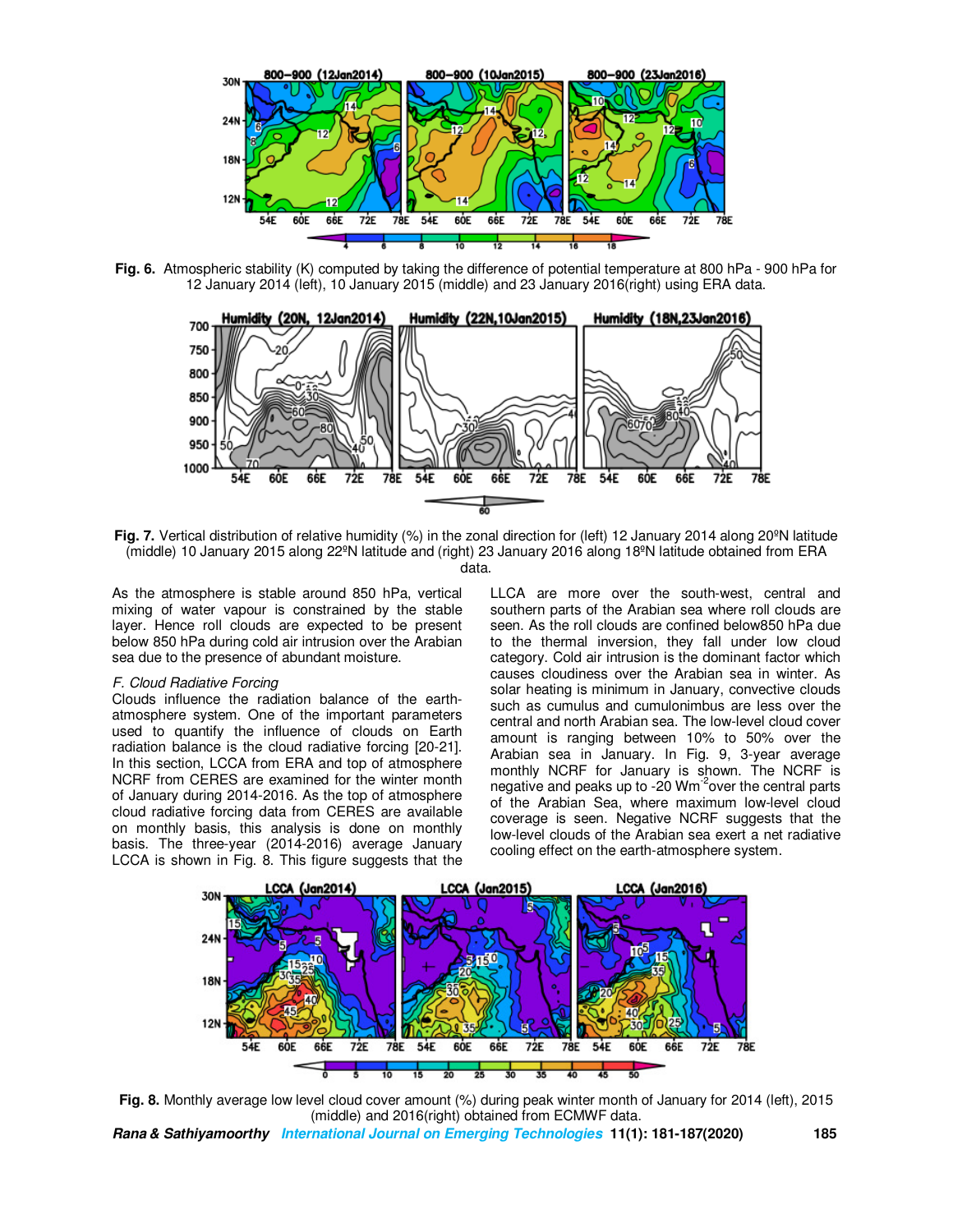

Fig. 9. Monthly averaged net cloud radiative forcing (w/m<sup>2</sup>) during peak winter month of January for 2014 (left), 2015 (middle) and 2016 (right) obtained from CERES data.

## **IV. CONCLUSION**

In this study, occurrence of boundary layer roll clouds over the Arabian sea during the winter season of 2013- 2017 is documented using INSAT-3D visible radiometric count data. During the study period, 26 roll cloud episodes were noticed during the peak winter season. Out of the 26 episodes, three cases were considered for the analysis. Possible meteorological conditions behind the formation of roll clouds over the Arabian sea were studied in this work. These roll clouds form during coldair intrusions over the Arabian sea. Cold air intrusion brings cold continental air to the Arabian sea around 900 hPa level. Atmospheric layer below the cold air intrusion has weak thermal stability whereas the layer above the cold air intrusion has strong thermal stability. Strong and steady winds and changes in atmospheric stability may be conducive for the formation of counterrotating roll vortices. Clouds are expected over the ascending parts of the roll vortices and cloud-free conditions are expected to form over the descending parts. These roll clouds are confined up to 850 hPa from surface and hence falls under low cloud category. Once the cold air intrusion weakens, roll clouds disintegrate and remain as normal low-level clouds. The low-level clouds of the Arabian sea are found to exert a net radiative cooling as high as -20  $Wm^{-2}$  in January at the top of atmosphere.

It is suggested that the small-scale processes like the roll cloud formation and their radiative forcing should be captured well by the numerical weather prediction models in order to simulate the Indian winter monsoon circulation in a more realistic way.

#### **V. FUTURE SCOPE**

Ability of the different boundary layer schemes in simulating the winter time roll clouds over the Arabian sea will be attempted using NWP model.

### **ACKNOWLEDGEMENTS**

We are grateful to the Director, Space Applications Centre, Ahmedabad for providing necessary facilities for the study.

## **REFERENCES**

[1]. Atkinson, B. W., & Zhang, J. W. (1996). Mesoscale shallow convection in the atmosphere. *Rev. Geophys, 34(4),* 403–431.

[2]. Brümmer, B. (1999). Roll and cell convection in wintertime cold-air outbreaks from the Arctic sea ice. *J. Atmos. Sci, 56,* 2613-2636.

[3]. Brümmer, B., & Pohlmann, S. (2000). Wintertime roll and cell convection over Greenland and Barents Sea regions: A climatology. J*. Geophys. Res., 105(D12),*  15559–15566.

[3]. Charlock, T. P., & Ramanathan, V. (1985). The albedo field and cloud radiative forcing produced by a general circulation model with internally generated cloud optics. *J. Atmos. Sci.,* 1408–1429.

[4]. Clarke, R. H. (1972). The morning glory: An atmospheric hydraulic jump. *J. Appl. Meteor., 11,* 304– 311.

[5]. Etling, D., & Brown, R. A. (1993). Roll vortices in the planetary boundary Layer - a Review. *Boundary-Layer Meteorol, 65,* 215-248.

[6]. Hartmann, J., Kottmeier, C., & Raasch, S. (1997). Roll vortices and boundary layer development during a cold air outbreak*. Bound.- Layer Meteorol., 84*(1), 45– 65.

[7]. Kelly, R. D. (1984). Horizontal Roll and Boundary Layer Interrelationships Observed over Lake Michigan. *J. Atmos. Sci., 41,* 1816-1826.

[8]. Klein, S. A. (1997). Synoptic variability of low-cloud properties and meteorological parameters in the subtropical trade wind boundary layer. *J. Clim., 10,* 2018–2039.

[9]. Kristovich, D. R., & Steve, R. A. (1995). A Satellite Study of Cloud- Band Frequencies over the Great-Lakes. *J. Appl. Meteorol., 34(9),* 2083–2090.

[10]. LeMone, M. A. (1973). The Structure and Dynamics of Horizontal Roll Vortices in the Planetary Boundary Layer. *J. Atmos. Sci., 30,* 1077-1091.

[11]. LeMone, M. A., & Meitin, R. J. (1984). Three Examples of Fair-Weather Mesoscale Boundary Layer Convection in the Tropics. *Mon Wea Rev, 112,* 1985- 1997.

[12]. Liu, A. Q., Moore, G. W. K., Tsuboki, K., & Renfrew, I. A. (2004). A high‐resolution simulation of convective roll clouds during a cold‐air outbreak. *Geophysical research letters*, *31*(3), 1-4.

[13]. Loeb, N. G., Wielicki, B. A., Doelling, D. R., Smith, G. L., Keyes, D. F., Kato, S., Wong, T. (2009). Toward optimal closure of the Earth's TOA radiation budget. *J. Clim, 22,* 748 –766.

[14]. Mason, P. J., & Sykes, R. I. (1982). A Two-Dimensional Numerical Study of Horizontal Roll Vortices